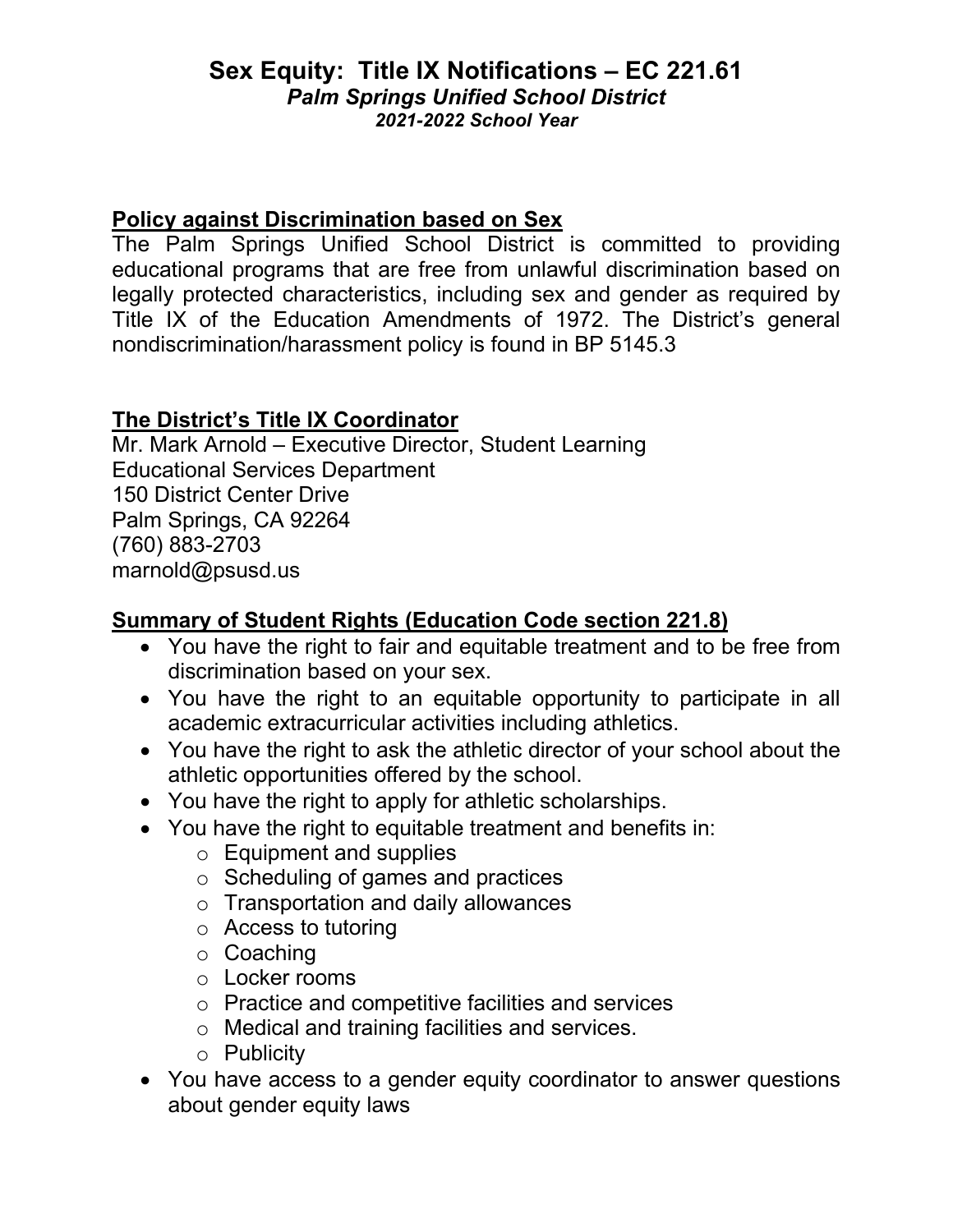### **Sex Equity: Title IX Notifications – EC 221.61** *Palm Springs Unified School District 2021-2022 School Year*

- You have the right to contact the California Department of Education (CDE) and the California Interscholastic Federation (CIF) for information on gender equity laws.
- You have the right to file a confidential discrimination complaint with the United States Office for Civil Rights (OCR) or CDE if you believe you have been discriminated against or received unequal treatment on the base of your sex.
- You have the right to pursue civil remedies if you have been discriminated against.
- You have the right to be protected from retaliation if you file a discrimination complaint.

# **The School's Responsibilities**

Title IX of the Education Amendments of 1972 prohibits discrimination based on sex in programs and activities of federally funded institutions. School district programs and activities must be operated free from discrimination. Key areas addressed by Title IX include: athletics, sexual misconduct, including sexual harassment and sexual violence; pregnant and parenting students; off-campus activities; recruitment and admission; and employment. Schools must protect against discrimination in these areas. Schools must also prohibit retaliation against any person for opposing an unlawful practice or policy, or filing, testifying about, or participation in any complaint under Title IX.

# **How to File a Title IX Complaint**

Individuals who believe they have been discriminated against in violation of Title IX may file a complaint with the District or the Office of Civil Rights (OCR). If a crime is involved, such as sexual assault, individuals may also file a report with the local police department. A person may pursue one or all of these avenues at the same time. Below is a summary of each process.

## **District Complaint**

Title IX complaints may be filed using the District's uniform complaint procedure found within Board Policy 1312.3.